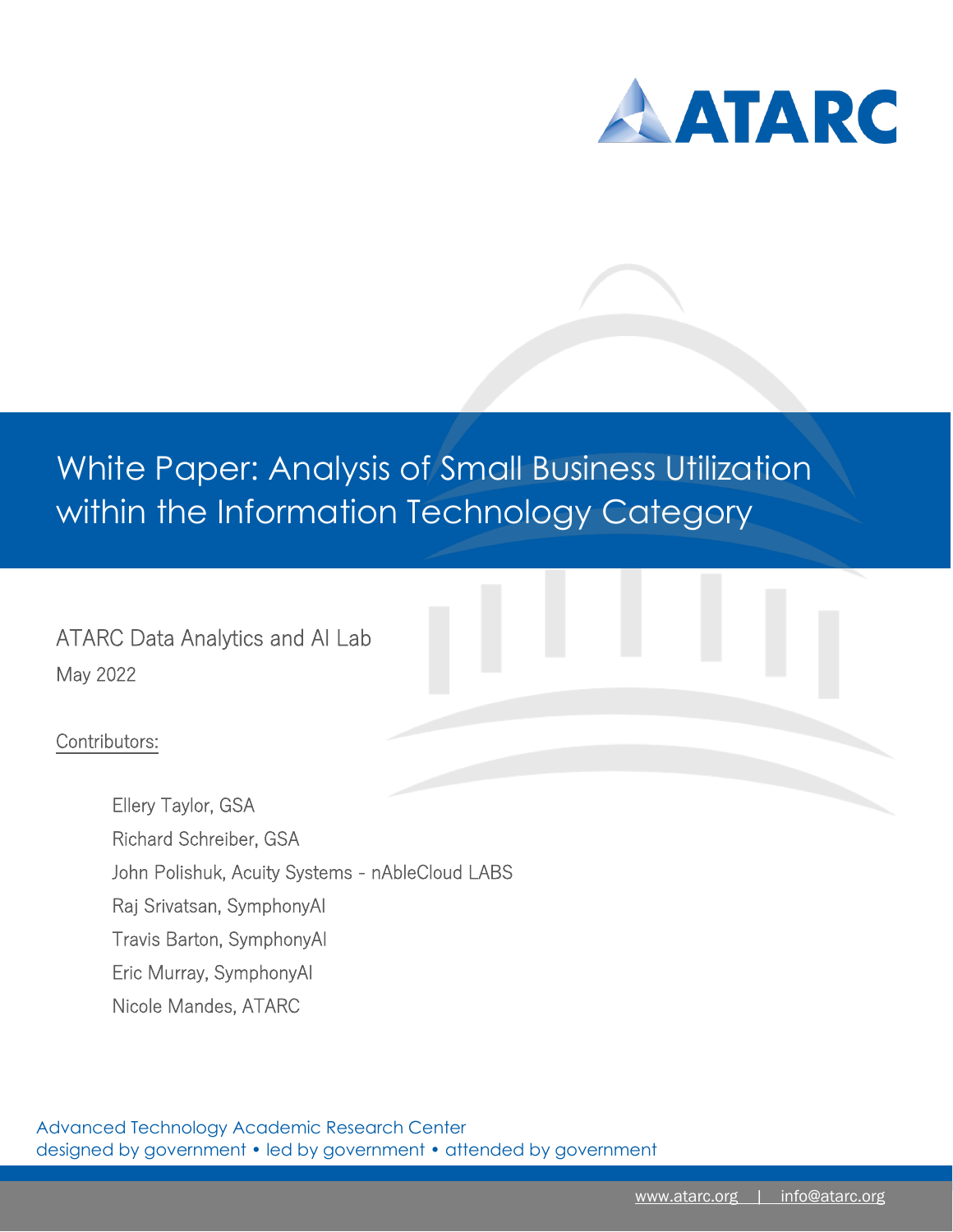



# Table of Contents

| $\vert$ .           |                                                                                                                                                                                                                                                                                                                                                                                                               |      |  |  |
|---------------------|---------------------------------------------------------------------------------------------------------------------------------------------------------------------------------------------------------------------------------------------------------------------------------------------------------------------------------------------------------------------------------------------------------------|------|--|--|
| $\mathbf{II}$ .     |                                                                                                                                                                                                                                                                                                                                                                                                               |      |  |  |
| $\vert\vert\vert$ . | $\textit{Objectives}\,\, \textit{}\,\, \textit{}\,\, \textit{}\,\, \textit{}\,\, \textit{}\,\, \textit{}\,\, \textit{}\,\, \textit{}\,\, \textit{}\,\, \textit{}\,\, \textit{}\,\, \textit{}\,\, \textit{}\,\, \textit{}\,\, \textit{}\,\, \textit{}\,\, \textit{}\,\, \textit{}\,\, \textit{}\,\, \textit{}\,\, \textit{}\,\, \textit{}\,\, \textit{}\,\, \textit{}\,\, \textit{}\,\, \textit{}\,\, \textit$ |      |  |  |
| IV.                 |                                                                                                                                                                                                                                                                                                                                                                                                               |      |  |  |
|                     |                                                                                                                                                                                                                                                                                                                                                                                                               |      |  |  |
|                     |                                                                                                                                                                                                                                                                                                                                                                                                               |      |  |  |
|                     | 2.                                                                                                                                                                                                                                                                                                                                                                                                            |      |  |  |
|                     | 3.                                                                                                                                                                                                                                                                                                                                                                                                            |      |  |  |
|                     |                                                                                                                                                                                                                                                                                                                                                                                                               |      |  |  |
|                     |                                                                                                                                                                                                                                                                                                                                                                                                               |      |  |  |
|                     |                                                                                                                                                                                                                                                                                                                                                                                                               |      |  |  |
|                     |                                                                                                                                                                                                                                                                                                                                                                                                               | 3.4. |  |  |
|                     |                                                                                                                                                                                                                                                                                                                                                                                                               | 3.5. |  |  |
| V.                  |                                                                                                                                                                                                                                                                                                                                                                                                               |      |  |  |

Copyright © ATARC 2022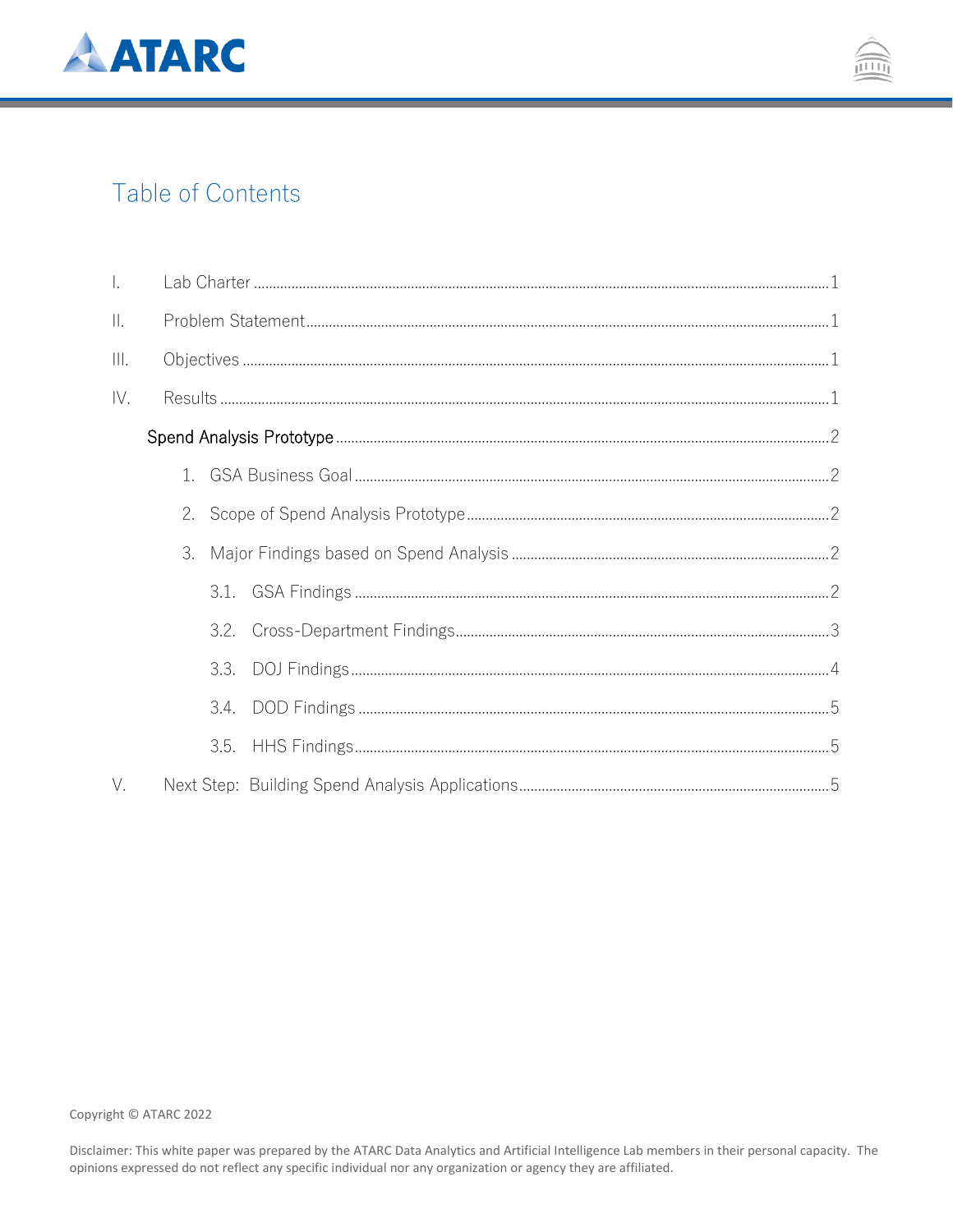



# <span id="page-2-0"></span>I. Lab Charter

The Advanced Technology Academic Research Center (ATARC) Data Analytics and Artificial Intelligence Lab (ADAAL) will develop, research, communicate, and manage a set of use cases provided by Agencies. The ADAAL will provide an easy to use, secure lab environment provided by nAbleLabs where the Government can leverage state of the art tools to quickly understand the potential use of Analytics and/or AI to better provide actionable information to aid decision making across the Federal Government. The Lab also provides a single environment where industry and Federal agencies can collaborate more effectively.

# <span id="page-2-1"></span>II. Problem Statement

Small Business utilization by Federal agencies needs to improve (based on the Biden Administration Statement<sup>1</sup>). There is a lack of connection and networking between government and Small Businesses. To better understand this issue, we need to increase the usage of existing data by leveraging data analytics and AI/ML. A better understanding of the data will result in targeted strategies to maximize small businesses participation in the Information Technology category/sector.

# <span id="page-2-2"></span>III. Objectives

The ATARC Data Analytics and AI Lab intended to accomplish the following objectives:

- Analyze the fas\_procurement data (and more data sets used to enrich) to better understand the small business utilization marketplace - deliverable would be a market report
- Determine the value of leveraging AI/ML software to create products that would help customer X increase metric Y
	- o Hypothetical example: User-level software/program that helps Small Business connect with (or find resources for) partnering with the government.
- Present findings to the ATARC Analytics and AI Lab and the Federal Agency community for further input

# <span id="page-2-3"></span>IV. Results

The ATARC Data Analytics and AI Lab presents the following summary of its findings:

<sup>1</sup> [https://www.whitehouse.gov/briefing-room/statements-releases/2021/12/02/fact-sheet-biden-harris](https://www.whitehouse.gov/briefing-room/statements-releases/2021/12/02/fact-sheet-biden-harris-administration-announces-reforms-to-increase-equity-and-level-the-playing-field-for-underserved-small-business-owners/)[administration-announces-reforms-to-increase-equity-and-level-the-playing-field-for-underserved-small-business](https://www.whitehouse.gov/briefing-room/statements-releases/2021/12/02/fact-sheet-biden-harris-administration-announces-reforms-to-increase-equity-and-level-the-playing-field-for-underserved-small-business-owners/)[owners/](https://www.whitehouse.gov/briefing-room/statements-releases/2021/12/02/fact-sheet-biden-harris-administration-announces-reforms-to-increase-equity-and-level-the-playing-field-for-underserved-small-business-owners/)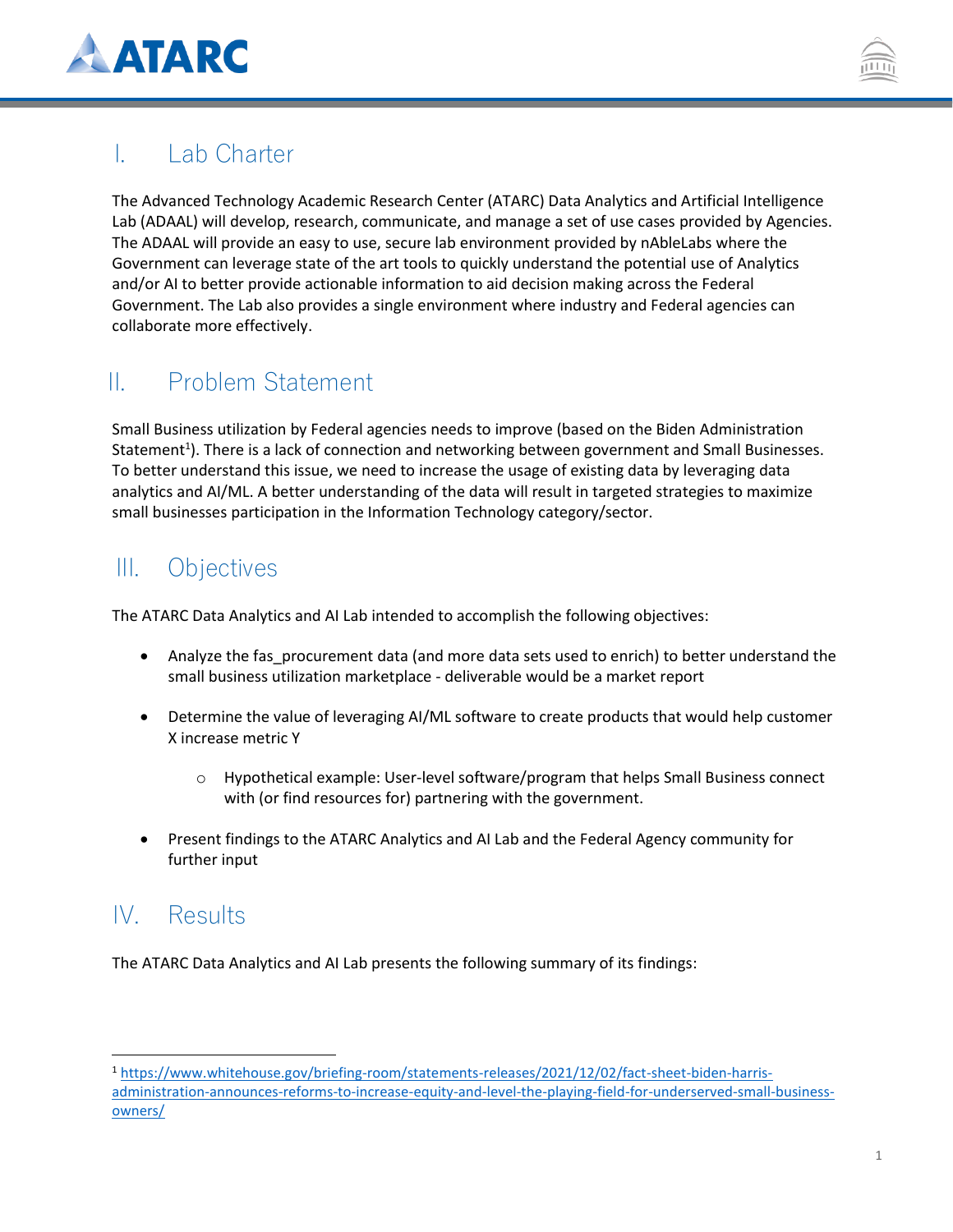



# Spend Analysis Prototype

### <span id="page-3-1"></span><span id="page-3-0"></span>1. GSA Business Goal

The US General Services Administration (GSA) wants to improve the utilization of small businesses on federal contracts. In support of this business goal, they plan to use data analytics and machine learning approaches to analyze procurement data obtained from the Federal Acquisition Service (FAS).

### <span id="page-3-2"></span>2. Scope of Spend Analysis Prototype

GSA asked the **ATARC ADAAL** to build a Spend Analysis prototype focused on analyzing contracts awarded by various agencies over the past few years. The prototype was focused on analysis of data provided for 376,000 contracts representing awards made over the 4-year period from 2017 through 2021, by GSA, DOJ, HHS, and DOD. Data for each contract included flags indicating whether the awardee belonged to certain business categories – American Indian owned business, African American owned business, Small Business, Small Disadvantaged Business – as well as information on the obligated amount, vendor DUNS number, etc. Note that the data reviewed was for a collection of ITC contracts and a few other vehicles. As such it may not be fully representative of the state of IT procurement.

This protype was built using SymphonyAI's award-winning, patented **EurekaAI Platform** which brings together the only commercially available implementation of Topological Data Analysis (TDA) and a broad range of machine learning, statistical, and geometric algorithms to create a visual representation of all the data points in a large data set. This visual representation helps rapidly uncover critical patterns and relationships. By identifying the geometric relationships between data points, TDA offers an easy and efficient way of partitioning data to understand underlying properties that characterize the segments and sub-segments within the data. This helps quickly identify previously unknown segments or cohorts, anomalies, and unknown-unknowns, and detect hot spots that cannot be identified using standard analytical techniques.

### <span id="page-3-3"></span>3. Major Findings based on Spend Analysis

### <span id="page-3-4"></span>3.1. GSA Findings



GSA has many outlier nodes with very high row counts. This is typical of an agency with recurring contracts.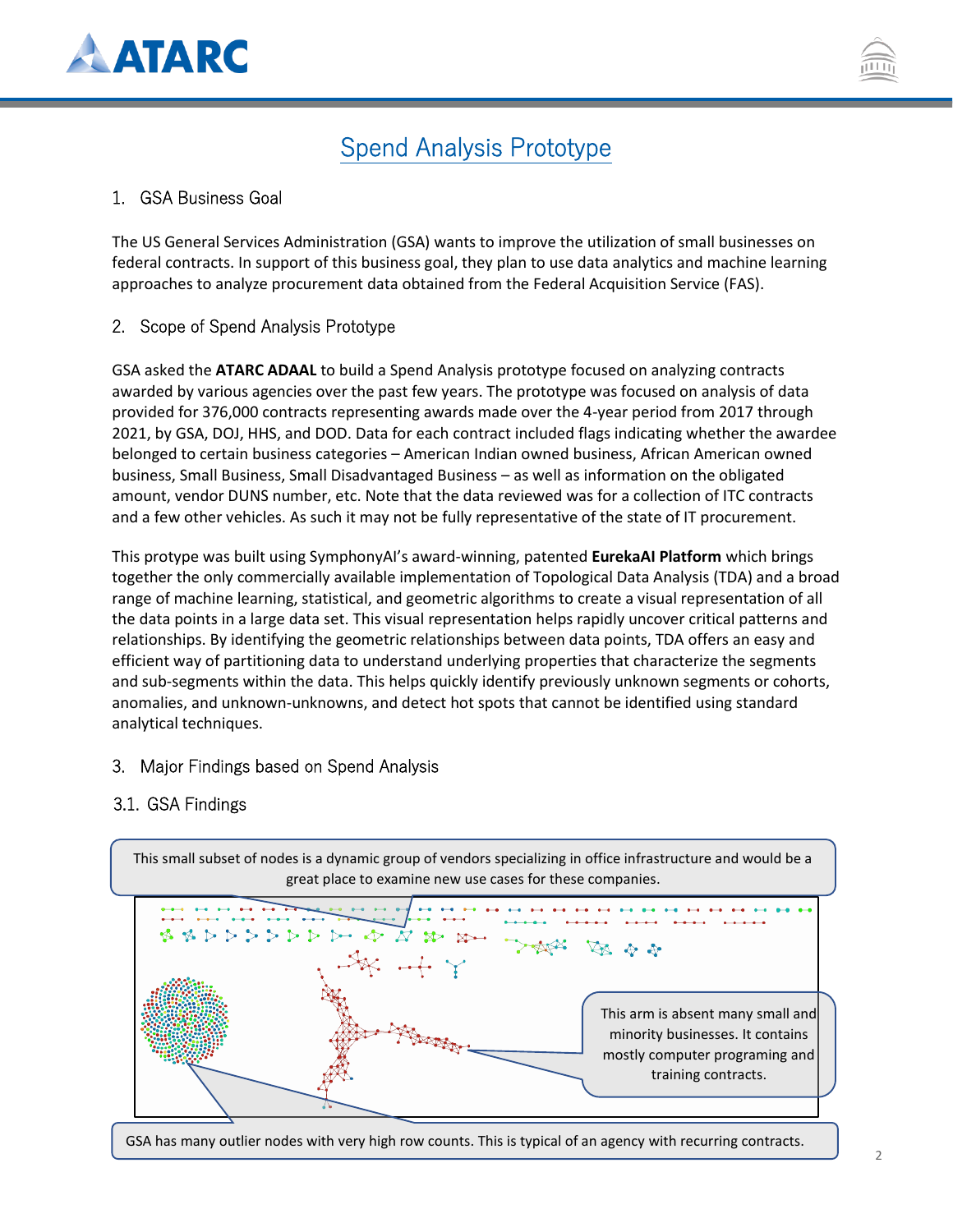



#### **High-Level Summary**

- GSA has a much better ratio of small, disadvantaged businesses to the total population than other agencies reviewed.
- It has the lowest average contract award amount of the agencies that were reviewed
- It tends to have a lot more recurring contracts than other agencies that were examined

#### **Category Analysis**

- GSA IT outsourcing contracts are more often associated with large businesses and high dollars obligated. This is true for other agencies also
- There are several industry categories that can improve their small and disadvantaged businesses utilization, such as Repair, Training, and Coding Services

#### **Contract Vehicles**

GSA has a large number of contracts funded through other agencies. This would make it difficult to implement any recommended changes, especially since the largest contracts use GSA purely for its contracting vehicles.

#### **Key Takeaways**

GSA could improve small business utilization by offloading general computer-related services to small and disadvantaged businesses.

### <span id="page-4-0"></span>3.2. Cross-Department Findings

Our model picked up subtle patterns within the data that grouped vendors who claim to be small, disadvantaged businesses but are without any socio-economic information.

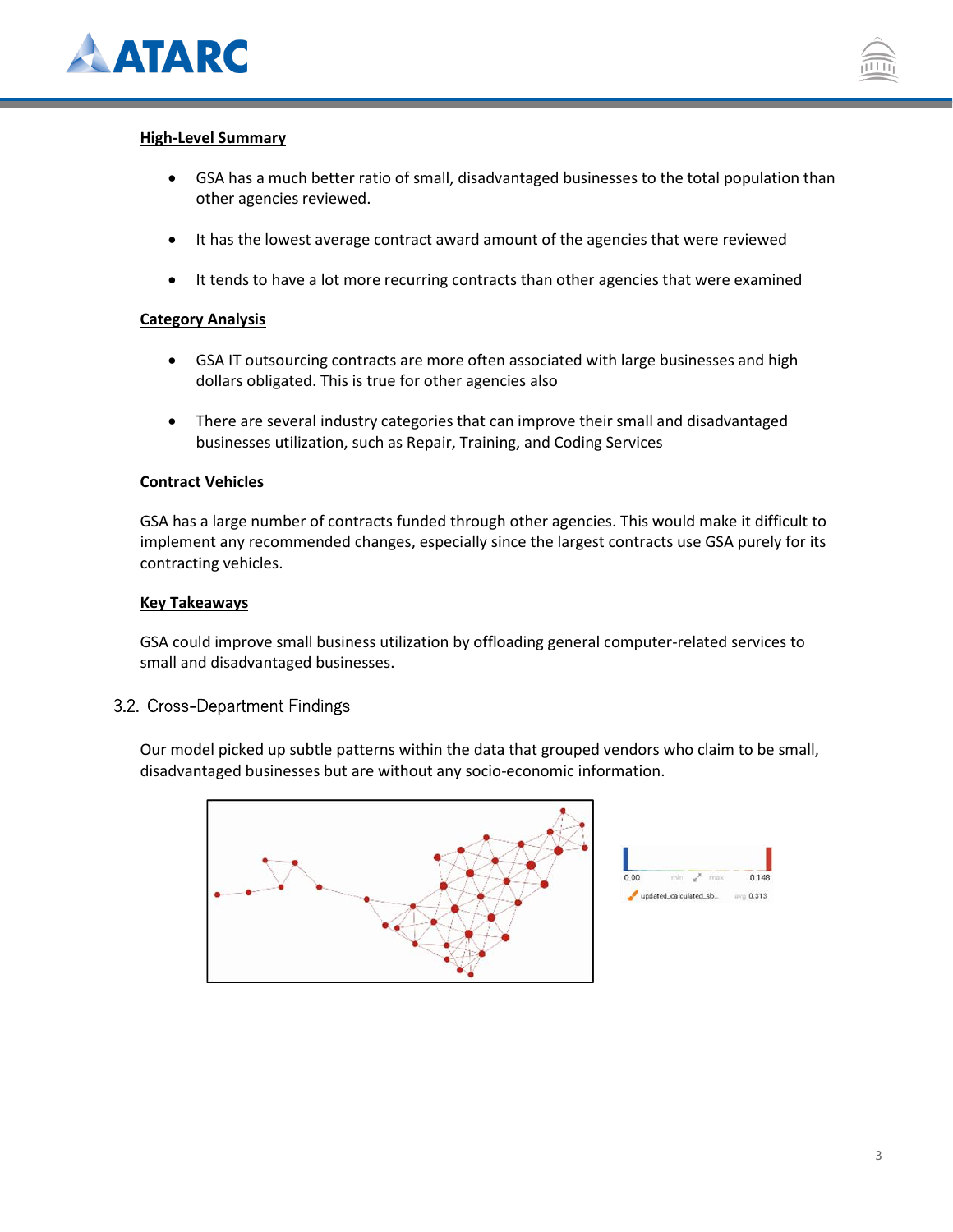





## <span id="page-5-0"></span>3.3. DOJ Findings



DOJ spend is imbalanced with a small number of areas being a huge part of their spend. Such high dollar spending could mean small shifts towards small business would have enormous impacts on small business

utilization.<br>Taxonomia

#### **High-Level Summary:**

- DOJ has twice the average contract award amount as compared to other agencies
- DOJ's percentage allocation to small businesses is less than half that of other departments
- DOJs small business contracts generally have high contract award amounts

### **Category Analysis:**

- IT Outsourcing contracts are largely associated with high-dollar contracts
- There are many Telecom and IT Hardware contracts in low-dollar obligated regions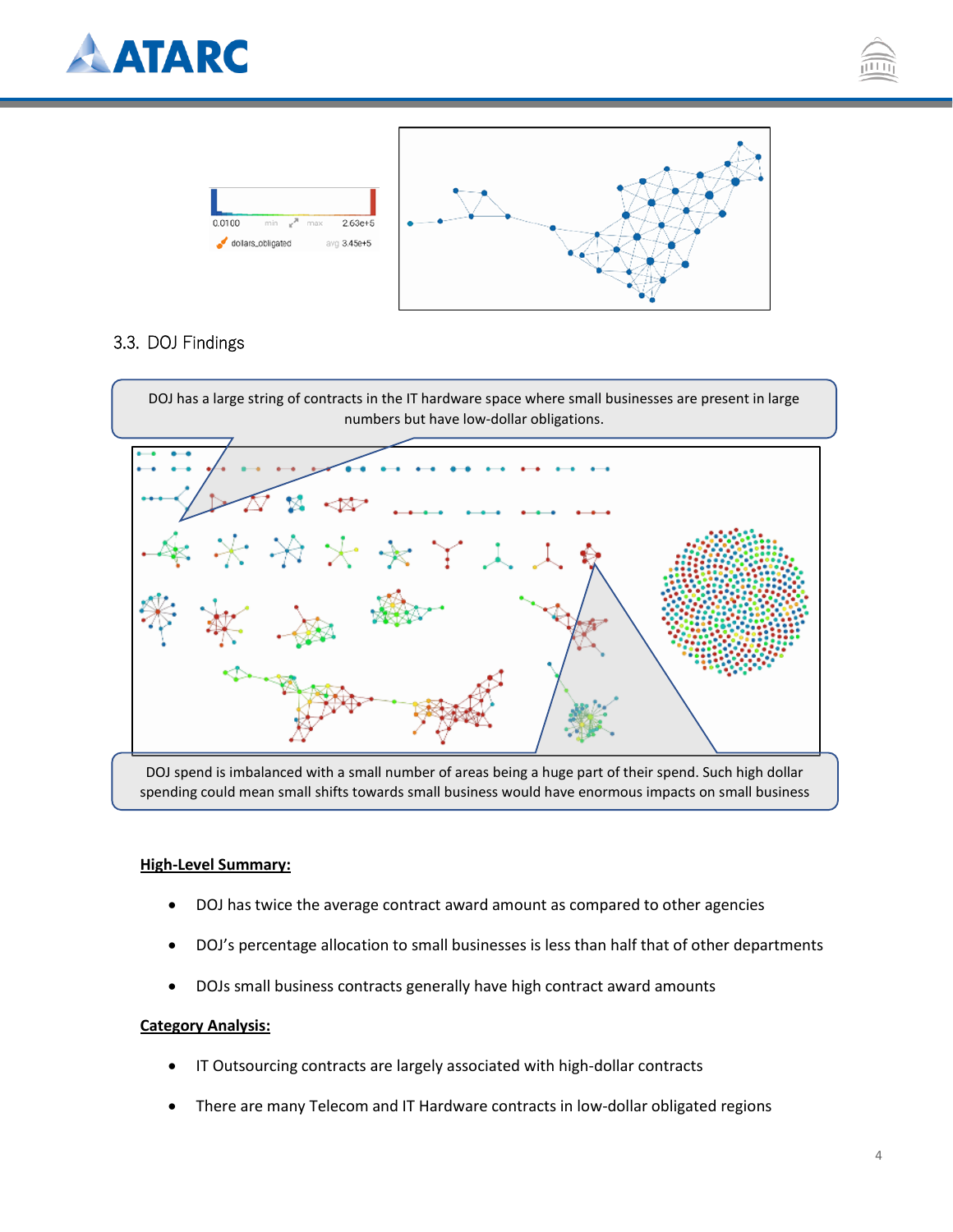



• IT Software is equally represented across low-dollar and high-dollar regions

#### **Other Findings:**

- EPA designation "NOT REQUIRED" is the norm, with only 4% having any EPA designation
- Vendors in the high-dollar obligated region have little in common with the rest of the data

#### **Key Takeaways:**

- DOJ could improve dollar allocations by diversifying their allocations
- Within DOJ, small businesses are a niche, rather than the norm

#### <span id="page-6-0"></span>3.4. DOD Findings

- DOD is behind other agencies by percent for small, disadvantaged business contracts
- Where small businesses are present, they have very high dollars obligated compared to the rest of the data

#### <span id="page-6-1"></span>3.5. HHS Findings

- HHS is above average in most key categories though it suffers from the same global issue of IT Outsourcing and Hardware
- HHS has a high number of unique contracts that might make it difficult to redistribute

# <span id="page-6-2"></span>V. Next Step: Building Spend Analysis Applications

As demonstrated by the prototype, SymphonyAI's Eureka platform provides great insights into small business allocations by federal agencies and makes it easy to identify areas for improvement. Agencies could license this software tool for use by in-house data scientists that can be trained on how to use our software. However, to make the insights from Eureka actionable by end users that are not data scientists, we recommend creation of two distinct applications: an application for government agencies and an industry-facing application.

We recommend creation of an application for small business advocates and procurement analysts to visually explore identify areas for improvement. Each user would begin with a dashboard which can be configured to highlight their specific areas of interest. From the dashboard, the application would allow users to quickly identify hot spots and perform analysis across a variety of dimensions including category, department, type of small business, geography and even item and contracting office. With our unsupervised machine learning and visualization capabilities, this application can be configured and deployed without the need for a data scientist or any special training for end users.

We also recommend creation of an application which small businesses can use to identify areas where